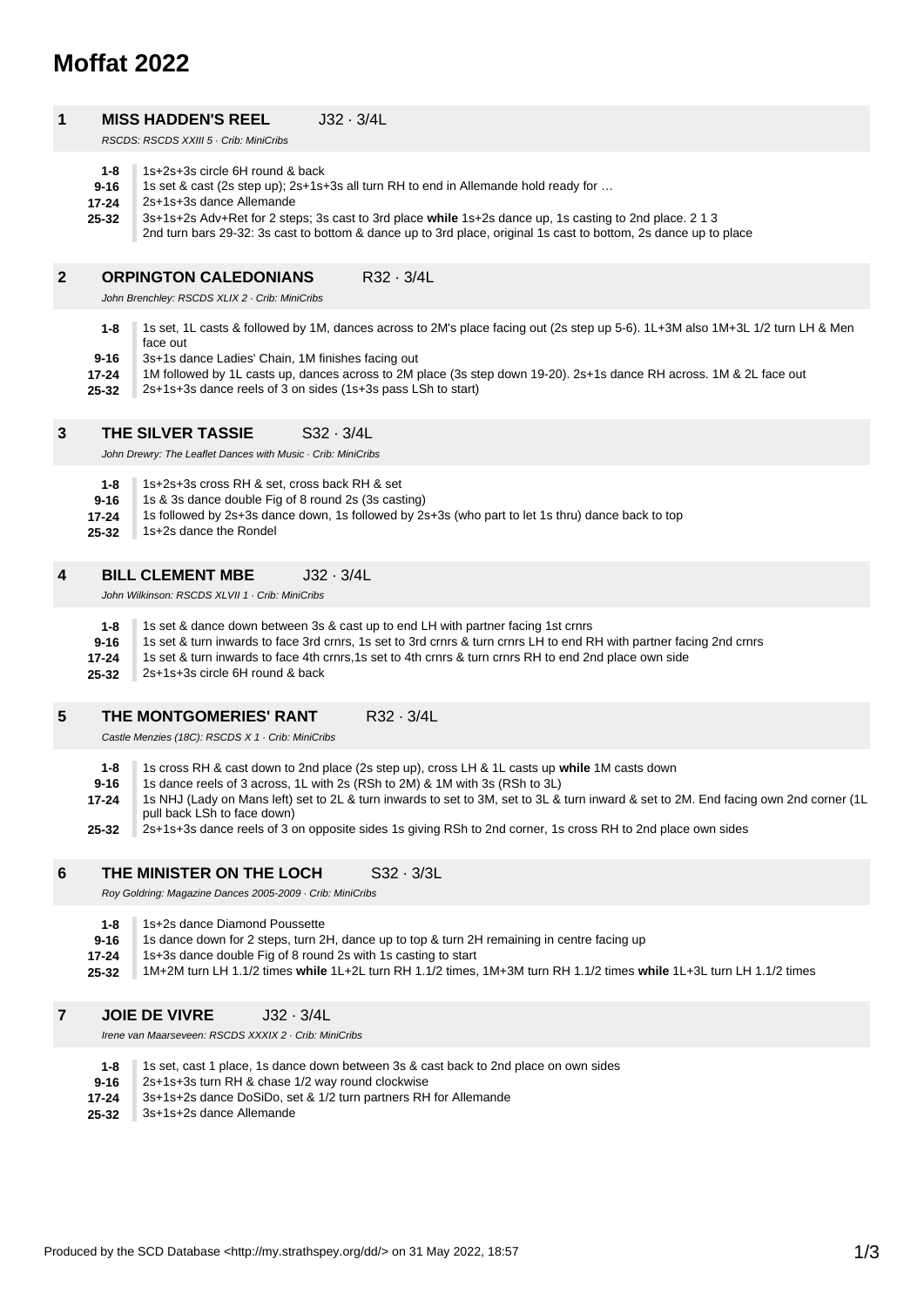# **8 SWISS LASSIE** R32 · 3/4L

Rosi Betsche: RSCDS XXXIX 1 · Crib: MiniCribs

- **1-8** 1s dance in & cast to 3rd place, 2s+1s turn partners RH 1.1/4 times to form a line up & down middle of set (Men facing down Ladies up)
- **9-16** 2s+1s dance reel of 4 up & down middle of set ending with 2M facing Ladies side & 1L facing Men's side
- **17-24** 2s+1s chase round clockwise 1/2 way, 1s+3s+2s Adv+Ret
- **25-32** 3s+2s (bottom 2 couples) 1/2 turn partners RH, dance RH across 1/2 way, 1s+2s (top 2 couples) 1/2 turn partners RH & dance RH across 1/2 way

### **9 THE JUBILEE JIG** J32 · 3/4L

RSCDS: The Leaflet Dances with Music · Crib: MiniCribs

- **1-8** 1M casts to 2nd place, sets to 3L, turns RH & dances back to 2nd place on own side
- **9-16** 1L casts to 2nd place, sets to 3M, turns LH & dances back to 2nd place
- **17-24** 1L with 2s & 1M with 3s dance RH across, 1s end in centre LH joined, 1s set in centre & dance out to 2nd place on opposite sides
- **25-32** 1M with 2s & 1L with 3s dance RH across, 1s end in centre LH joined, 1s set in centre & dance out to 2nd place on own sides

#### **10 THE DUCHESS TREE** S32 · 3/4L

John Drewry: The Brodie Book · Crib: MiniCribs

- **25-32 17-24 9-16 1-8** Reels of 3 on sides Start: 1s dance in & cast, 2s cross up LH & 3s dance in, join NH facing down and cast up. All take hands where possible. End: 2s in 2nd places opp side, 1s & 3s end in middle, 1s NHJ facing down & 3s NHJ facing up All set, circle left for 2 bars, Men turn Lady on right 2H once round & continue circle to places 1s+2s dance RH across & end facing up, 1s cast 1 place & lead up **while** 2s lead up crossing & cast 1 place 1s+2s dance Allemande
- 

## **11 GENERAL STUART'S REEL** R32 · 3/4L

Castle Menzies (18C): RSCDS X 3 · Crib: MiniCribs

**25-32 17-24 9-16 1-8** 1M sets to 2L & casts 1 place, 1L sets to 2M & casts 1 place 1s turn 1st corner RH & pass partner RSh, turn 2nd corner LH pass partner RSh to face 1st corners 1s dance 'Hello-Goodbye' setting & end BtoB (1M facing up & 1L facing down) 1s give RSh to 2nd corner & dance reels of 3 on sides with 2s+3s & cross RH to 2nd place on own sides

#### **12 MISS GIBSON'S STRATHSPEY** S32 · 3/4L

Derek Haynes: The Leaflet Dances with Music · Crib: MiniCribs

- **1-8** 1s+2s set, turn partners 2H opening out into 4H round
- **9-16** 1s+2s dance the Knot, 1s turn LH to end facing 1st corners
- **17-24** 1s turn 1st corners RH, partner LH, 2nd corners RH & partner 3/ 4 LH finishing in middle facing opp sides ready for …
- **25-32** 1s dance RH across, (1M with 3s & 1L with 2s), pass partner RSh & dance LH across with other couple, 1s end in 2nd place

### **13 A TRIP TO BAVARIA** R32 · 4/4L

James MacGregor-Brown: Collins Pocket Reference: Scottish Country Dancing · Crib: MiniCribs

- **1-4** 1s & 4s cross RH **while** 2s+3s dance 1/2 RH across, 1s+3s & 2s+4s change places LH on sides
- **5-16** Repeat 1-4 another 3 times (end cpls cross RH, middle cpls 1/2 RH across; cpls in 1st+2nd place also 3rd+4th place change places LH) All finish in original places
- **17-24** 1s set to 2s & cross over to face 3s, set & cross to face 4s
- **25-32** 1s set to 4s & cross over to 4th place on opposite sides, all Adv+Ret 2 steps & 1s change places RH (2H popular) to retire to own sides